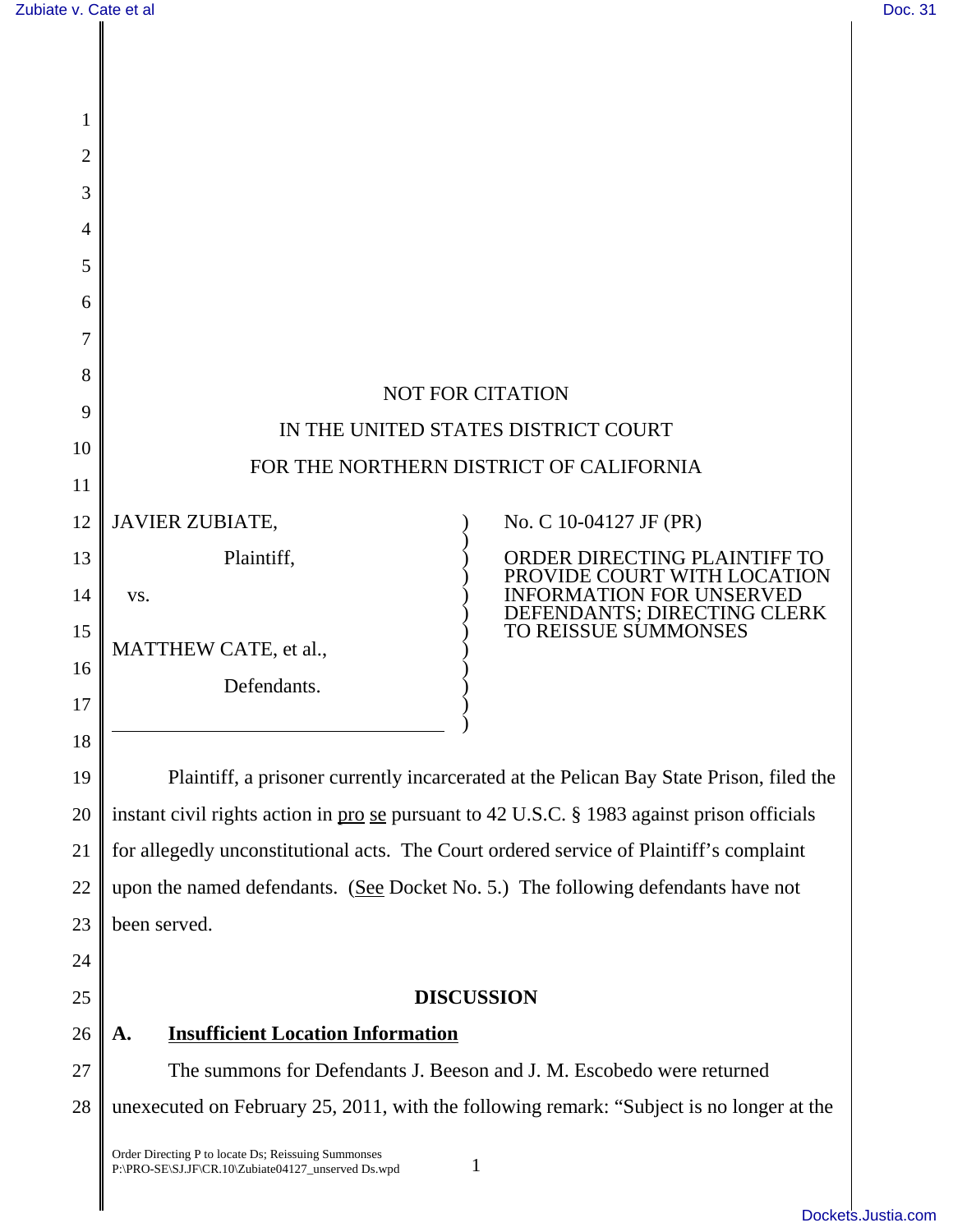1 2 facility. The facility will not accept service." (Docket Nos. 27 & 29.) Accordingly, Beeson and Escobedo have not been served.

3 4 5 6 7 8 9 10 11 12 13 14 15 16 17 Although a plaintiff who is incarcerated and proceeding in forma pauperis may rely on service by the Marshal, such plaintiff "may not remain silent and do nothing to effectuate such service"; rather, "[a]t a minimum, a plaintiff should request service upon the appropriate defendant and attempt to remedy any apparent defects of which [he] has knowledge." Rochon v. Dawson, 828 F.2d 1107, 1110 (5th Cir. 1987). Here, Plaintiff's complaint has been pending for over 120 days, and thus, absent a showing of "good cause," is subject to dismissal without prejudice. See Fed. R. Civ. P. 4(m). Plaintiff has not provided sufficient information to allow the Marshal to locate and serve Defendants Beeson and Escobedo , and consequently Plaintiff must remedy the situation or face dismissal of his claims against these defendants without prejudice. See Walker v. Sumner, 14 F.3d at 1421-22 (holding prisoner failed to show cause why prison official should not be dismissed under Rule 4(m) where prisoner failed to show he had provided Marshal with sufficient information to effectuate service). Accordingly, Plaintiff must provide the Court with these Defendants' accurate current location such that the Marshal is able to effect service.

# 18

# **B. Summonses Issued to Incorrect Location**

19 20 21 22 23 24 The summons for Defendants Matthew Cate, Robert Marquez, G. W. Basinger, J. M. Perez, S. W. Wohlinend, and T. L. Rosenkrans were also returned unexecuted on February 25, 2011. (Docket Nos. 23, 30, 26, 25, 24 & 28.) The Court notes that summonses were issued to a place other than where Plaintiff had indicated they were located on his complaint. Accordingly, the Court will reissue summons to these defendants.

- 25
- 26

27

28

For the reasons stated above, the Court orders as follows:

1. Plaintiff must file notice and provide the Court with the accurate current

**CONCLUSION**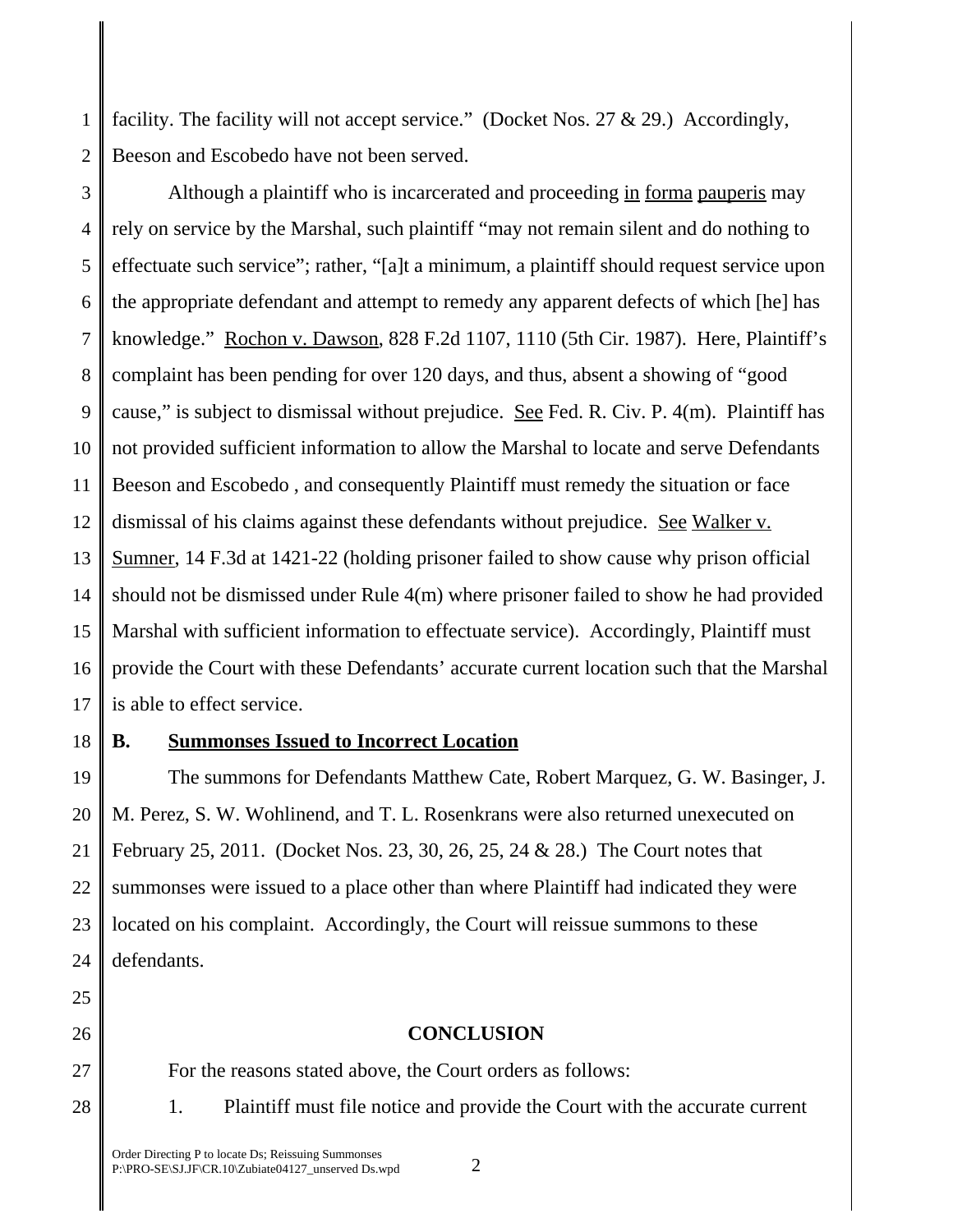1 2 3 4 5 location of Defendants Beeson and Escobedo such that the Marshal is able to effect service. If Plaintiff fails to provide the Court with an accurate current location for them within thirty (30) days of the date this order is filed, Plaintiff's claims against Beeson and Escobedo will be dismissed without prejudice pursuant to Rule 4(m) of the Federal Rules of Civil Procedure.

6 7 8 9 10 11 12 13 2. The Clerk of the Court shall reissue summons and the United States Marshal shall serve, without prepayment of fees, a copy of the complaint in this matter, all attachments thereto, a copy of the Court Order filed February 17, 2011, (Docket No. 5), and a copy of this order upon **Defendants Matthew Cate, S. W. Wohlinend, and T. L. Rosenkrans** at **the California Department of Corrections and Rehabilitation** in **Sacramento,** and **Defendants Robert Marquez, G. W. Basinger and J. M. Perez** at the **California State Prison, Corcoran**.The Clerk shall also mail a courtesy copy of this order to the California Attorney General's Office.

14 15 16 17 3. Defendants shall file a motion for summary judgment or other dispositive motion with respect to the claims in the complaint found to be cognizable, and briefing shall proceed thereafter, in accordance with the schedule and instructions set forth in the Court's Order of Service, filed February 17, 2011. (Docket No. 5.)

18 IT IS SO ORDERED.

19

20

21

22

23

24

25

26

27

28

 $\mathcal{D}$ ATED:  $\frac{4/1/11}{4/111}$   $\frac{1}{\sqrt{100}}$   $\frac{1}{\sqrt{100}}$   $\frac{1}{\sqrt{100}}$   $\frac{1}{\sqrt{100}}$   $\frac{1}{\sqrt{100}}$   $\frac{1}{\sqrt{100}}$   $\frac{1}{\sqrt{100}}$   $\frac{1}{\sqrt{100}}$   $\frac{1}{\sqrt{100}}$   $\frac{1}{\sqrt{100}}$   $\frac{1}{\sqrt{100}}$   $\frac{1}{\sqrt{100}}$   $\frac{1}{\sqrt$ 

United States District Judge